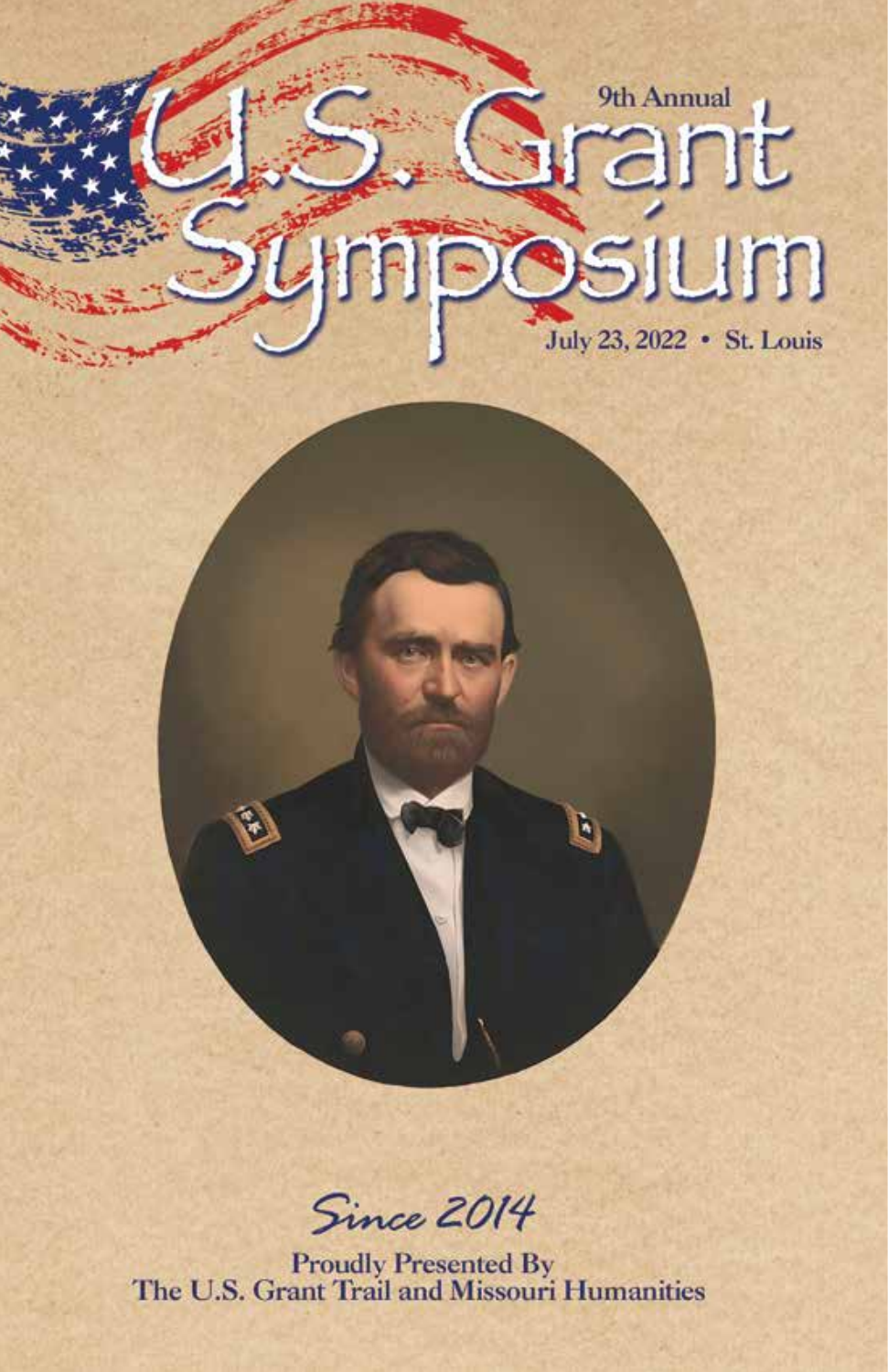## 9TH Annual U.S. Grant Symposium \*\*\*\*

| 9:50 | Welcome by Mark Sundlov, Director of Soldiers Memorial                      |
|------|-----------------------------------------------------------------------------|
| 9:55 | Remarks by Greg Wolk, Heritage Programs Coordinator,<br>Missouri Humanities |

### 10:00-10:45 **John Samson**, Independent Scholar/ **"What I Want Is To Advance:" U.S. Grant And The Battle Of Belmont**

**Synopsis:** The Battle of Belmont seldom appears on historians' lists of Ulysses Grant's military accomplishments. In his presentation, John delves deeply into this early battle in southeast Missouri to describe how it signaled the initiative, aggressiveness and determination that became hallmarks of Grant's generalship.

10:55-11:45 **Silvana R. Siddali, PhD**, Professor of History, St. Louis University

> **Synopsis:** Silvana's address focuses on President Grant's part in moving the nation toward the ratification of the Constitutional Amendment that granted universal male suffrage in the United States. President Grant's role is set against a backdrop of struggles for the vote in some western states that preceded the Civil War.

#### $\star$  LUNCH BREAK  $\star$

Persons attending virtually may access programming organized by Symposium partners the Ulysses S. Grant National Historic Site and Missouri History Museum.

#### $\star$  THE KEYNOTE ADDRESS  $\star$

1:15-2:10 **Frank J. Scaturro, JD**, President of the Grant Monument Association of New York / **President Grant Belongs in the Pantheon**

> **Synopsis:** Frank reprises and expands upon the themes of his own study of Grant's presidency, published in 1998. Arguing that Ulysses Grant is the most misunderstood of all the nation's chief executives, and that the public's misunderstandings (along with the ultimate course of Reconstruction), many historians traditionally place Grant's performance in office near the very bottom. Even as President Grant's reputation is undergoing a revival in recent years, many distortions endure in the imagination of the public and of scholars alike. The Keynote Address aims to correct misconceptions as Frank Scaturro explains why Grant belongs in the pantheon of presidential greats.

### 2:20-3:15 **E. C. (Curt) Fields, PhD**, Living historian and retired educator / **Unconditional Surrender? – An Unprecedented Trio**

**Synopsis:** Speaking in character as Lieutenant General commanding the armed forces of the United States, Curt explores Grant's strategy and thought processes as he engineered the capture and capitulation of three Confederate armies. Each of the three occasions, at Fort Donelson, Vicksburg and Appomattox, presented different challenges and produced different outcomes, as Curt explains.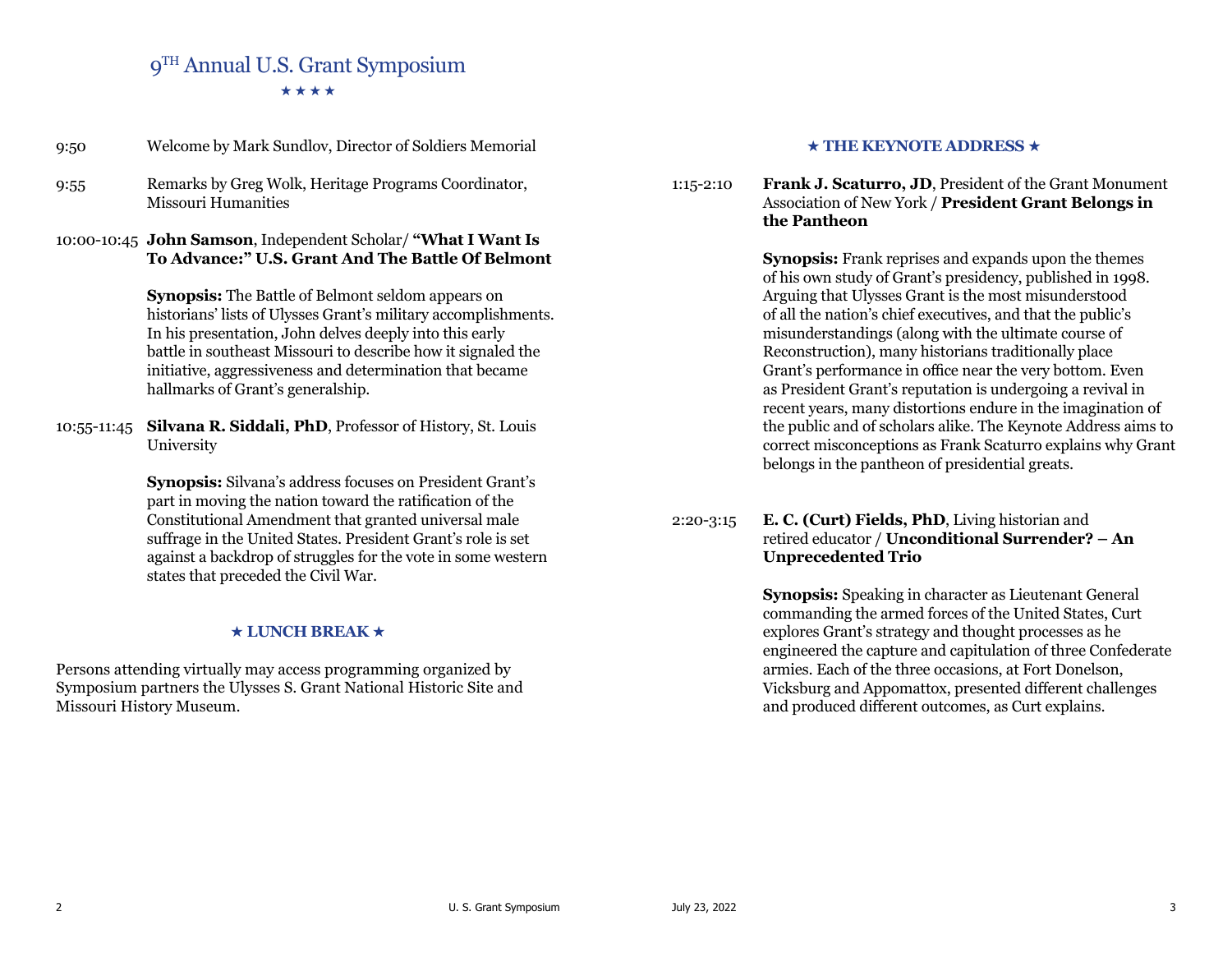#### $\star$  2022 **SPEAKERS**  $\star$



While he was an undergraduate student at Columbia University in upper Manhattan, Frank volunteered as a guide at Grant's Tomb, which was located near the campus. Appalled by the dilapidated condition of this building, which was once the jewel of all Manhattan attractions, he decided to do something about it. For years, Frank deluged the Park Service with calls and letters and emails. Ultimately and unsolicited, he prepared a report that he sent to the Department of the Interior and to President

Bill Clinton. Frank's efforts, and the efforts of others who he enlisted in the cause, resulted in 1997 in congressional support. Congress appropriated \$1.8 Million to restore Grant's Tomb.

Before work began on the renovation of the Tomb, Frank took up another cause: The "restoration" of public opinion of the two terms Grant spent in the White House, for which the former President was maligned over the course of a century. His first published work, *President Grant Reconsidered* (Lanham, MD: University Press of America, 1998), was devoted to this task.

Frank received his *Juris Doctor* from the University of Pennsylvania School of Law in 1997. He has engaged in private practice, and in government and public interest roles, in the years since.  $\star$ 



The Soldier's Memorial Military Museum is a unit of the Missouri History Museum in St. Louis. It has hosted the annual U. S. Grant Symposium each year since 2019. Long a fixture of downtown St. Louis, the building in which it is housed was constructed in the 1930s as a tribute to St. Louis's casualties in World War I. The facility underwent a complete renovation in 2016 – 2017, producing a state-ofthe-art museum that honors military service, veterans and their families.

John Samson is a retired police detective who turned his attention to the study of Ulysses Grant many years ago. A collector of Grant memorabilia and artifacts, John serves on the national Board of Directors of the Ulysses S. Grant Association, as he has since 20xx. John is the is the only Missourian on the Board of this Association, which is the leading membership organization in the country that preserves the legacy and writings of Ulysses Grant. ★



Dr. Siddali earned her PhD at Harvard University in 1999, after she received a Masters from the Graduate School of Education of that university. Specializing in 19th century American political and constitutional history, Silvana has written extensively about the American Civil War and Abraham Lincoln. She is the recipient of Missouri Humanities' 2011 Distinguished Achievement in Literature Award for compiling and editing *Missouri's War: The Civil War in Documents* (Athens: Ohio University Press, 2009).  $\star$ 

Curt Fields, "the preeminent U. S. Grant living historian" according to the Grant Homestead Association in Ohio, retired from the Memphis-Shelby County School District after twentyfive years of service. Then he commenced a new career that has, to date, led to more than 500 appearances across the United States. In 2015, the National Park Service chose Curt to portray General Grant at the 150<sup>th</sup> anniversary reenactment of Lee's surrender at Appomattox Court House. Curt is a graduate of the Michigan State University School of Education, which conferred masters and doctorate degrees in 19xx and 19xx respectively.  $\star$ 

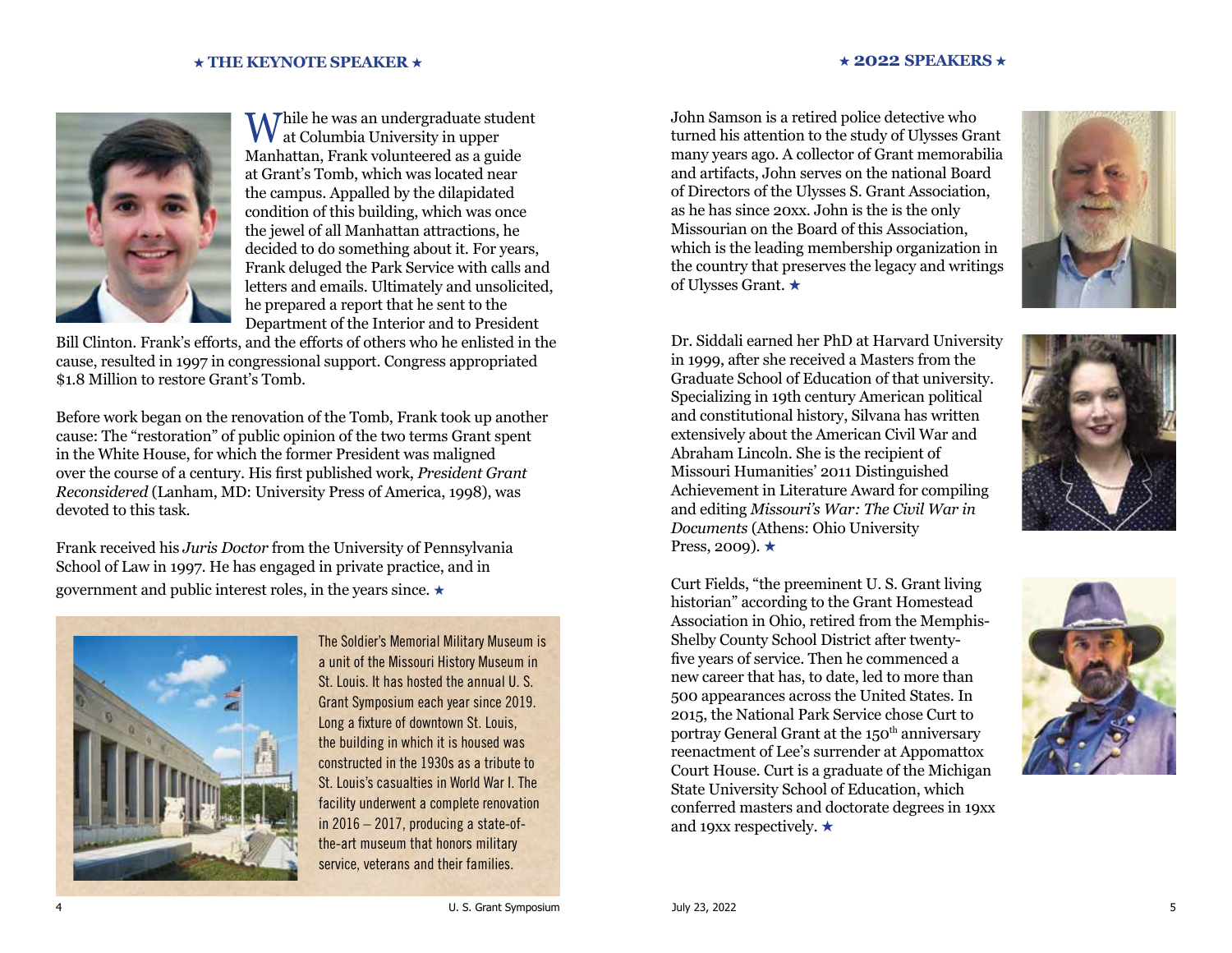## **PAST SPEAKERS AND PERFORMERS**

(Alphabetical)

Marvin Alonzo-Greer, "Spotswood Rice, Soldier and Preacher"

Byron Bagby, Maj. Gen. (US Army, Ret.), "Beyond City Point: African American Troops at Petersburg"

Michael E. Banasik (US Army, Ret.), "Grant's Battle of Belmont"

Gregory Carr, "Standing on the Promises: James Milton Turner and the Promise of America"

Darrell Dexter, "Grant in Egypt"

James W. Erwin, JD, "Suppressing the Rebellion: Missouri State Militias"

Daniel A. Fuller, "Monuments in Stone: A Walk with Ulysses S. Grant"

Timothy Good, "Ulysses S. Grant: A Legacy of Freedom"

Peter Grady, JD, "Unconditional Surrender: An Afternoon with President Grant"

Andrew Hahn, "Native Americans and the Presidency of U. S. Grant"

Molly Kodner, "My Dear Molly: The Civil War Letters of Captain James Love"

Cindy Lovell, PhD, "The Personal Memoirs of Ulysses S. Grant"

John Marszalek, PhD, "Warriors of the New Warfare, Ulysses S. Grant and William T. Sherman"

Rob Mellon (US Army, Ret.), "Called to Duty: Grant's First March in the Civil War"

Joseph W. McCoskrie (US Army, Ret.), "Grant, Missouri and the Making of a General for Modern War"

Frank Nickell, PhD, "Ulysses Grant in Southeast Missouri"

Nicholas Sacco, "I Never Was an Abolitionist: Ulysses S. Grant and Slavery, 1854-1863"

Scott Sallee, "Northern Attitudes Towards Slavery and Economic Causes for the Civil War" Henry Sweets, "Grant and Twain"

Pamela Sanfilippo, "Julia Dent Grant and the Importance of Family"

Timothy B. Smith, PhD, "The Military Education of Ulysses S. Grant"

Ronald C. White, Jr., PhD, "Ulysses S. Grant: A Fresh Vision for American Leadership"

## Frank J. Williams, JD, "Politics of 1864: Ulysses S. Grant, George B. McClellan and Abraham Lincoln"

Gregory Wolk, JD, "On the Trail with U. S. Grant"

(Bold indicates keynote speakers)

## **U. S. GRANT SYMPOSIUM HISTORY**

The U. S. Grant Symposium was first conducted in May, 2014 in St. Louis, Missouri. It was conceived as a feature of the Annual Meeting of the Ulysses S. Grant Association, whose membership met in the Gateway City that year, and it was funded in part by the National Park Service. The event was first presented under the auspices of Missouri's Civil War Heritage Foundation, and was designed also to serve as part of Missouri's commemoration of the sesquicentennial of the Civil War, which was then in progress. Every year since 2017, the Symposium has been co-presented by the Missouri Humanities Council, which provides the major funding that makes the event possible year after year.

In 2017 and 2018, the U. S. Grant Symposium was conducted in Cape Girardeau and Mexico, two Missouri cities that witnessed Ulysses Grant's 1861 campaign. The cooperating venues in those years are historic structures that General Grant visited in 1861.

In 2020, COVID-19 threatened the continuance of this major academic program, and that year's Symposium was presented virtually. The result, a pleasant surprise, was that the program reached scores of people in eleven states outside of Missouri. In 2021, we returned to a live audience format, but continued to broadcast to a national audience.